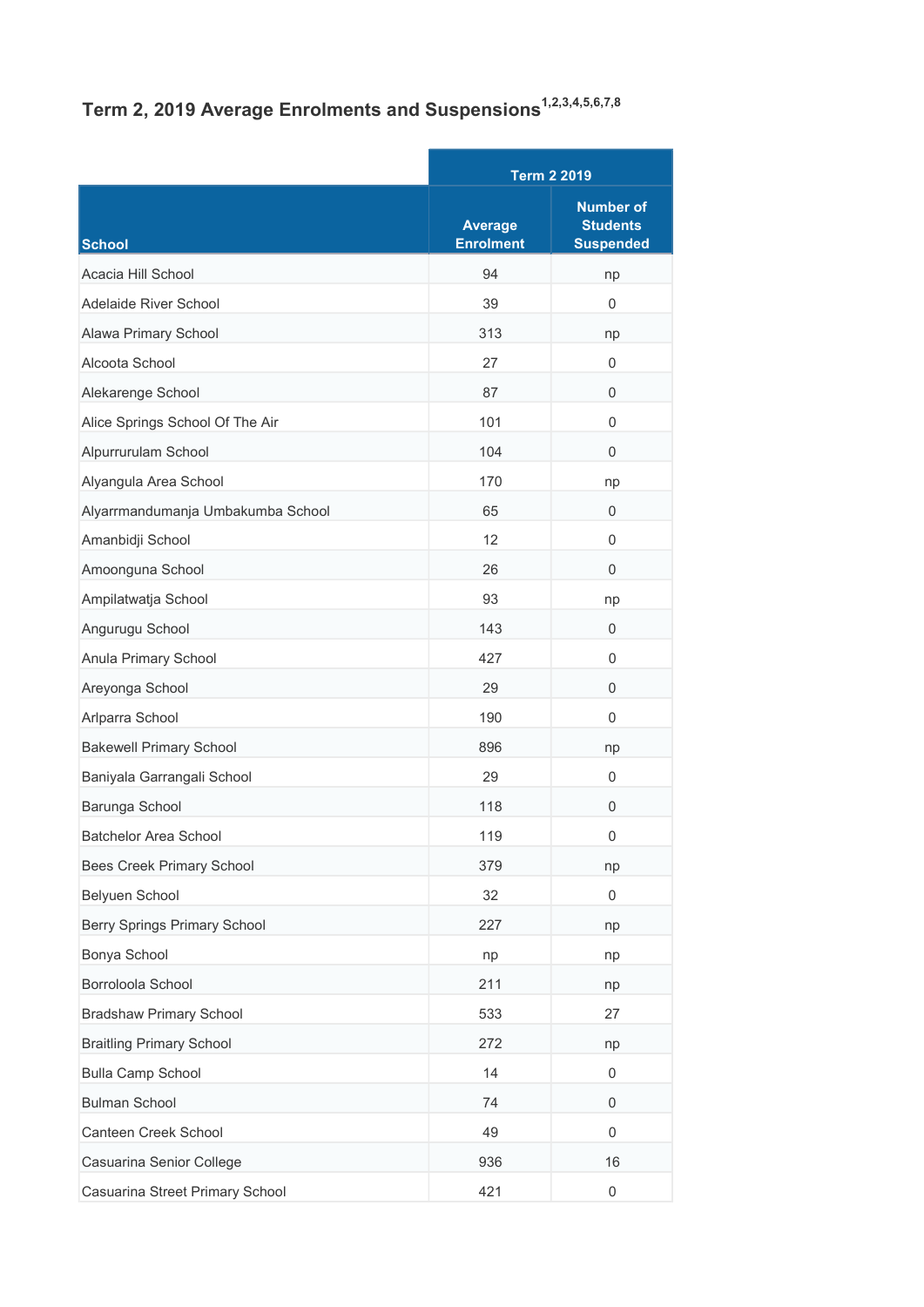| Centralian Middle School       | 301   | 28               |
|--------------------------------|-------|------------------|
| Centralian Senior College      | 409   | np               |
| Clyde Fenton Primary School    | 218   | np               |
| Darwin High School             | 1,277 | np               |
| Darwin Middle School           | 828   | np               |
| Douglas Daly School            | 14    | $\mathbf 0$      |
| Dripstone Middle School        | 519   | np               |
| <b>Driver Primary School</b>   | 546   | np               |
| Dundee Beach School            | 17    | 0                |
| Durack Primary School          | 475   | np               |
| <b>Elliott School</b>          | 54    | $\overline{0}$   |
| Epenarra School                | 33    | 0                |
| Finke School                   | 34    | 0                |
| Forrest Parade School          | 92    | 0                |
| Gapuwiyak School               | 192   | np               |
| <b>Gillen Primary School</b>   | 234   | np               |
| Girraween Primary School       | 484   | np               |
| <b>Gray Primary School</b>     | 362   | np               |
| Gunbalanya School              | 272   | 0                |
| Haasts Bluff School            | 32    | 0                |
| Harts Range School             | 63    | 0                |
| Henbury School                 | 142   | np               |
| Howard Springs Primary School  | 294   | np               |
| Humpty Doo Primary School      | 380   | np               |
| Imanpa School                  | 16    | $\mathbf 0$      |
| Jabiru Area School             | 201   | $\mathbf 0$      |
| Jilkminggan School             | 79    | np               |
| Jingili Primary School         | 316   | np               |
| Kalkaringi School              | 171   | np               |
| Karama Primary School          | 186   | np               |
| Katherine High School          | 589   | 22               |
| Katherine School Of The Air    | 169   | $\mathbf 0$      |
| Katherine South Primary School | 345   | np               |
| Kintore Street School          | 51    | $\mathbf 0$      |
| Lajamanu School                | 185   | 13               |
| Laramba School                 | 66    | $\mathbf 0$      |
| Larapinta Primary School       | 355   | np               |
| Larrakeyah Primary School      | 490   | $\boldsymbol{0}$ |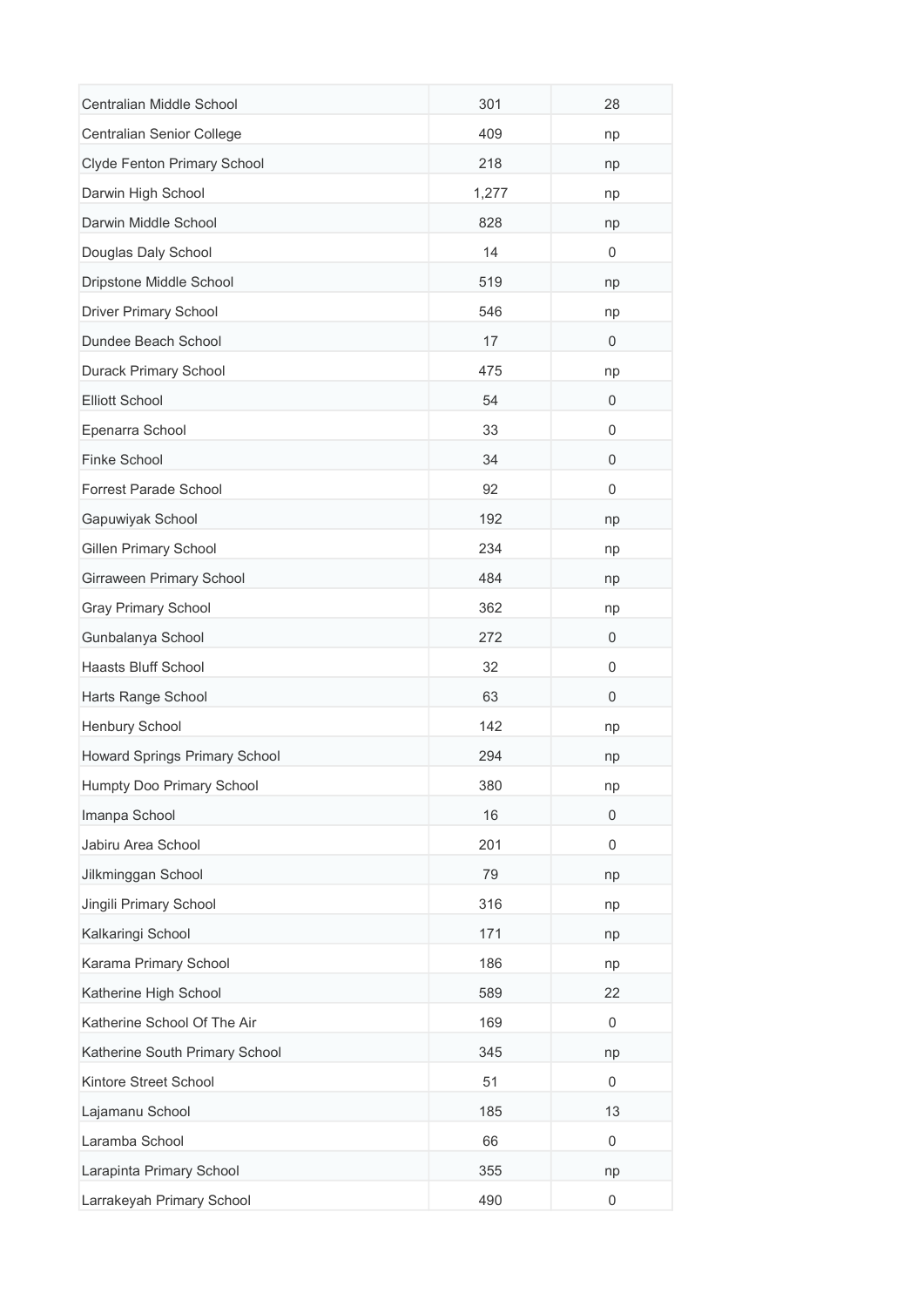| Leanyer Primary School                          | 579   | np                  |
|-------------------------------------------------|-------|---------------------|
| Ludmilla Primary School                         | 108   | np                  |
| MacFarlane Primary School                       | 227   | np                  |
| Malak Primary School                            | 232   | np                  |
| Mamaruni School                                 | 57    | 0                   |
| Maningrida College                              | 554   | 0                   |
| Manunda Terrace Primary School                  | 194   | np                  |
| Manyallaluk School                              | 22    | 0                   |
| Mataranka School                                | 38    | np                  |
| Mbunghara School                                | 16    | np                  |
| Middle Point School                             | 23    | 0                   |
| Milikapiti School                               | 69    | 0                   |
| Milingimbi School                               | 360   | $\mathbf 0$         |
| Millner Primary School                          | 208   | np                  |
| Milyakburra School                              | 14    | $\mathbf 0$         |
| Minyerri School                                 | 167   | $\Omega$            |
| Moil Primary School                             | 192   | np                  |
| Moulden Primary School                          | 289   | np                  |
| Mount Allan School                              | 56    | 0                   |
| Mulga Bore School                               | 12    | 0                   |
| Murray Downs School                             | 18    | 0                   |
| Mutitjulu School                                | 53    | 0                   |
| Nakara Primary School                           | 606   | 0                   |
| Nemarluk School                                 | 164   | $\mathsf{O}\xspace$ |
| <b>Neutral Junction School</b>                  | 23    | 0                   |
| Newcastle Waters School                         | 19    | 0                   |
| Nganambala School                               | 26    | 0                   |
| Nganmarriyanga School                           | 126   | 0                   |
| Ngukurr School                                  | 299   | np                  |
| Nhulunbuy High School                           | 307   | np                  |
| Nhulunbuy Primary School                        | 472   | np                  |
| Nightcliff Middle School                        | 321   | np                  |
| <b>Nightcliff Primary School</b>                | 661   | 0                   |
| Northern Territory School of Distance Education | 432   | 0                   |
| Ntaria School                                   | 203   | np                  |
| Numbulwar School                                | 146   | 0                   |
| Nyirripi School                                 | 60    | $\mathbf 0$         |
| Palmerston College                              | 1,142 | 74                  |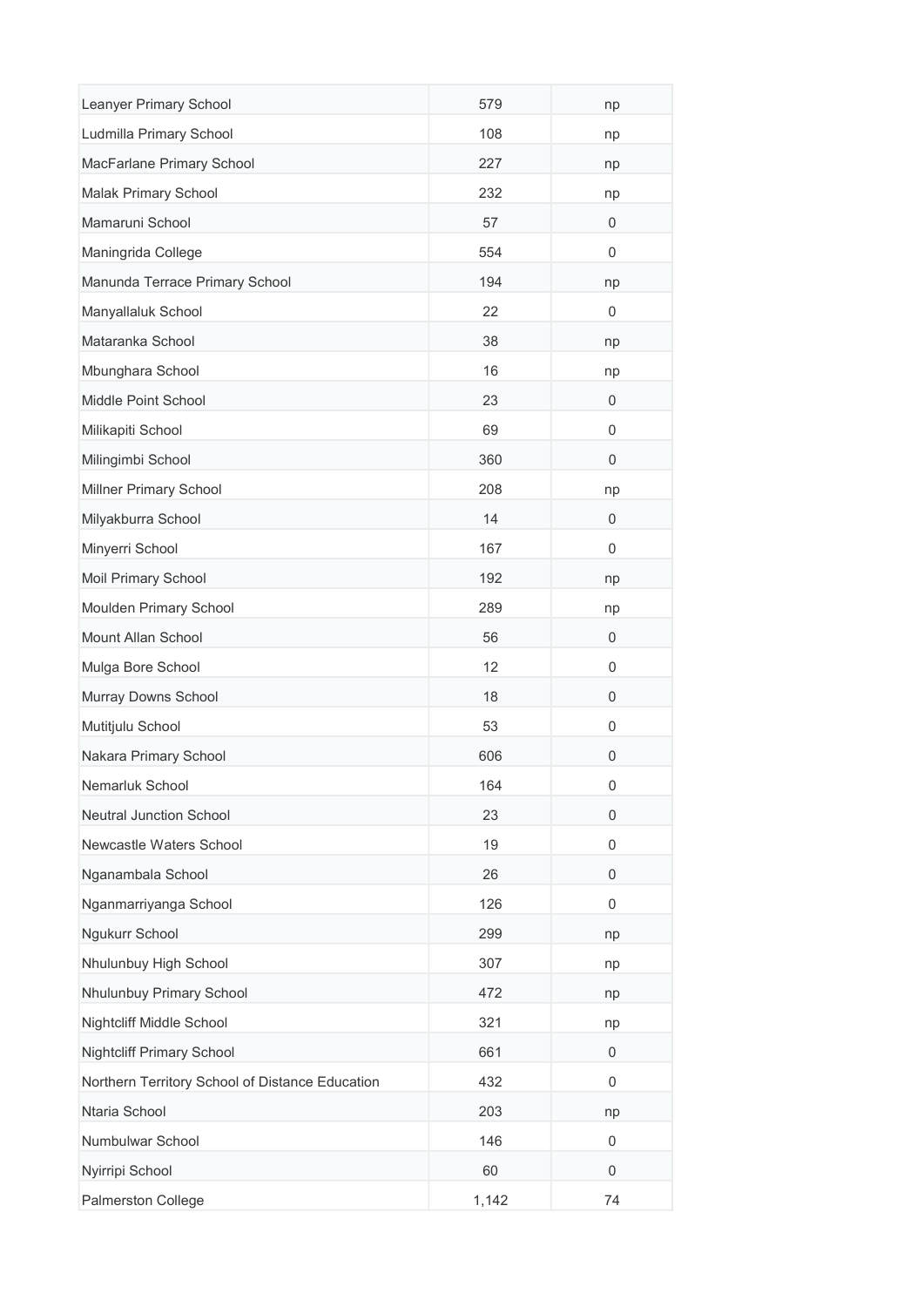| Papunya School                      | 137   | np          |
|-------------------------------------|-------|-------------|
| Parap Primary School                | 512   | np          |
| Peppimenarti School                 | 47    | 0           |
| Pigeon Hole School                  | 25    | $\mathbf 0$ |
| Pine Creek School                   | 39    | np          |
| Pularumpi School                    | 54    | np          |
| Ramingining School                  | 262   | np          |
| Robinson River School               | 55    | 0           |
| Rockhampton Downs School            | 22    | $\mathbf 0$ |
| Rosebery Primary School             | 544   | np          |
| Ross Park Primary School            | 490   | 0           |
| Sadadeen Primary School             | 251   | np          |
| Sanderson Middle School             | 408   | 24          |
| Shepherdson College                 | 538   | 0           |
| <b>Stirling School</b>              | 13    | $\mathbf 0$ |
| Stuart Park Primary School          | 643   | 0           |
| Taminmin College                    | 1,123 | 72          |
| Tennant Creek High School           | 181   | np          |
| <b>Tennant Creek Primary School</b> | 422   | np          |
| <b>Timber Creek School</b>          | 45    | 0           |
| <b>Tipperary Station School</b>     | np    | np          |
| Titjikala School                    | 34    | 0           |
| Ti Tree School                      | 84    | 0           |
| Top End School of Flexible Learning | 63    | 0           |
| Urapunga School                     | 21    | np          |
| Wagaman Primary School              | 291   | 0           |
| Wallace Rockhole School             | 26    | 0           |
| Walungurru School                   | 57    | np          |
| Wanguri Primary School              | 426   | np          |
| Warruwi School                      | 87    | 0           |
| Watarrka School                     | 16    | 0           |
| Watiyawanu School                   | 53    | 0           |
| Willowra School                     | 104   | 0           |
| Woodroffe Primary School            | 440   | np          |
| <b>Woolaning School</b>             | np    | np          |
| Woolianna School                    | 52    | 0           |
| Wugularr School                     | 141   | 0           |
| Wulagi Primary School               | 273   | np          |